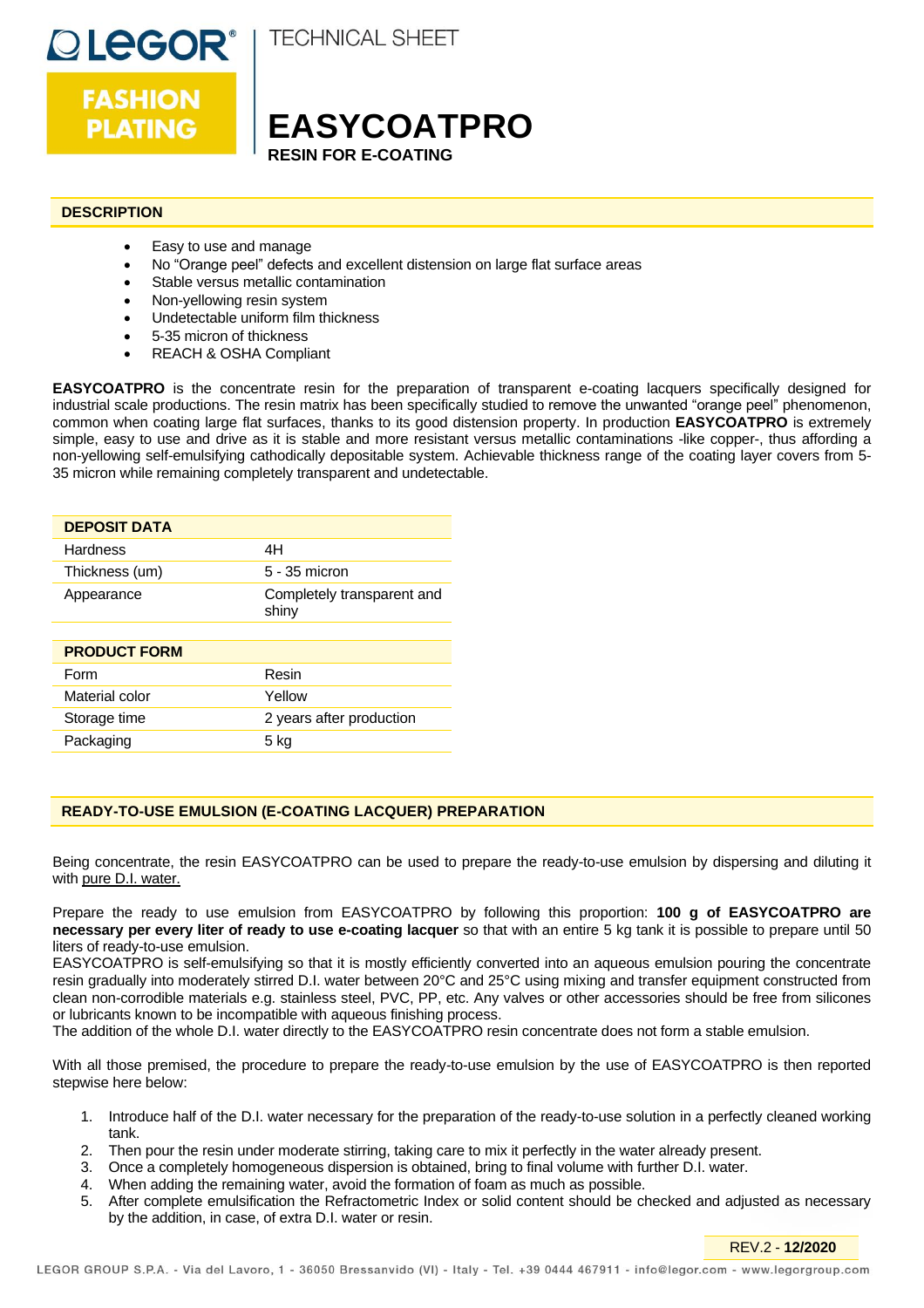

**TECHNICAL SHEET** 



Prior to start to work it is recommended that the final emulsion is filtered before or during dispensing. Suitable filtration medium is 5-10 micron nominally polypropylene bag type ("paint compatible, silicon-free materials and equipment throughout, see also next paragraph).

## **E-COATING LACQUER USAGE**

|                                        | <b>RANGE</b>                                       | <b>OPTIMAL</b>                                                                     |
|----------------------------------------|----------------------------------------------------|------------------------------------------------------------------------------------|
| Voltage (V)                            | 30 - 120 V, maximum ripple 20%                     |                                                                                    |
| <b>Current density (A/dm2)</b>         | Average $0.05 - 0.1$ A/dm2                         |                                                                                    |
| Working temperature (°C)               | $23 - 27^{\circ}C$                                 | $25^{\circ}$ C                                                                     |
| Treatment time (sec)                   | $10 - 120$                                         |                                                                                    |
| рH                                     | $3.5 - 4.5$                                        |                                                                                    |
| <b>MEQ corrected</b>                   | $25 - 45$                                          |                                                                                    |
| <b>Conductivity and solido content</b> | 300 - 600 $\mu$ S at 25°C and 6 -7% solid content. |                                                                                    |
| <b>Refractometric Index (°Brixel)</b>  | $9 - 11$                                           | 9.5                                                                                |
| Solvent (% w/w)                        | $2.5 - 5.5\%$                                      |                                                                                    |
| Anode/cathode ratio                    | Not higher than 2:1                                |                                                                                    |
| Anode type                             | Stainless steel AISI 316                           |                                                                                    |
| <b>Circulation</b>                     | the solution to closed containers.                 | Moderate, but Mandatory. In holidays or when not working for long periods transfer |
| Curing                                 | 120-160°C for reasonable 30-45 minutes.            |                                                                                    |

The operation sequence to use properly the ready-to-use e-coating emulsion of EASYCOATPRO is:

- pre-treatment,
- application of READY TO USE EMULSION
- post-treatment
- curing

The pre-treatment is required to ensure absolute cleanliness and to obtain a surface free from any water breaks. Articles which have been electroplated should pass a final cold water rinse before to enter in the e-coating treatment line. Mechanically polished or untreated articles should be cleaned using the appropriate treatments. After the pre-treatment steps, the typical process sequence is:

- D.I. water rinse, 2 times
- pre-rinse in D.I. water added with 20 ml/l of READY TO USE emulsion
- E-COATING TREATMENT
- post-rinse in pure ultrafiltrate (permeate) or static D.I. water
- D.I. water rinse, 2 times subsequently
- Rinse with D.I. water added with a suitable *Rinse aid additive* that will lower the superficial tension of water (not mandatory in any case)
- air dry (**free from any dust and particles!)**
- curing

The purpose of the initial D.I. rinse is to prevent the lacquer solution from being contaminated.

The pre-dip in dilute lacquer is considered essential in order to prevent film defects caused by gassing.

The post-rinse is used to remove the excess of lacquer emulsion from the coated object.

Static rinses are suggested before and after the cataphoretic treatment.

The air dry stage is not critical, in fact some drain time is required to avoid excessive drag-out loss.

During the curing the deposited film will coalesce and cure.

A gradual heat-up to the recommended metal temperature – curing is preferred in order to limit as much as possible any shock thermic phenomenon.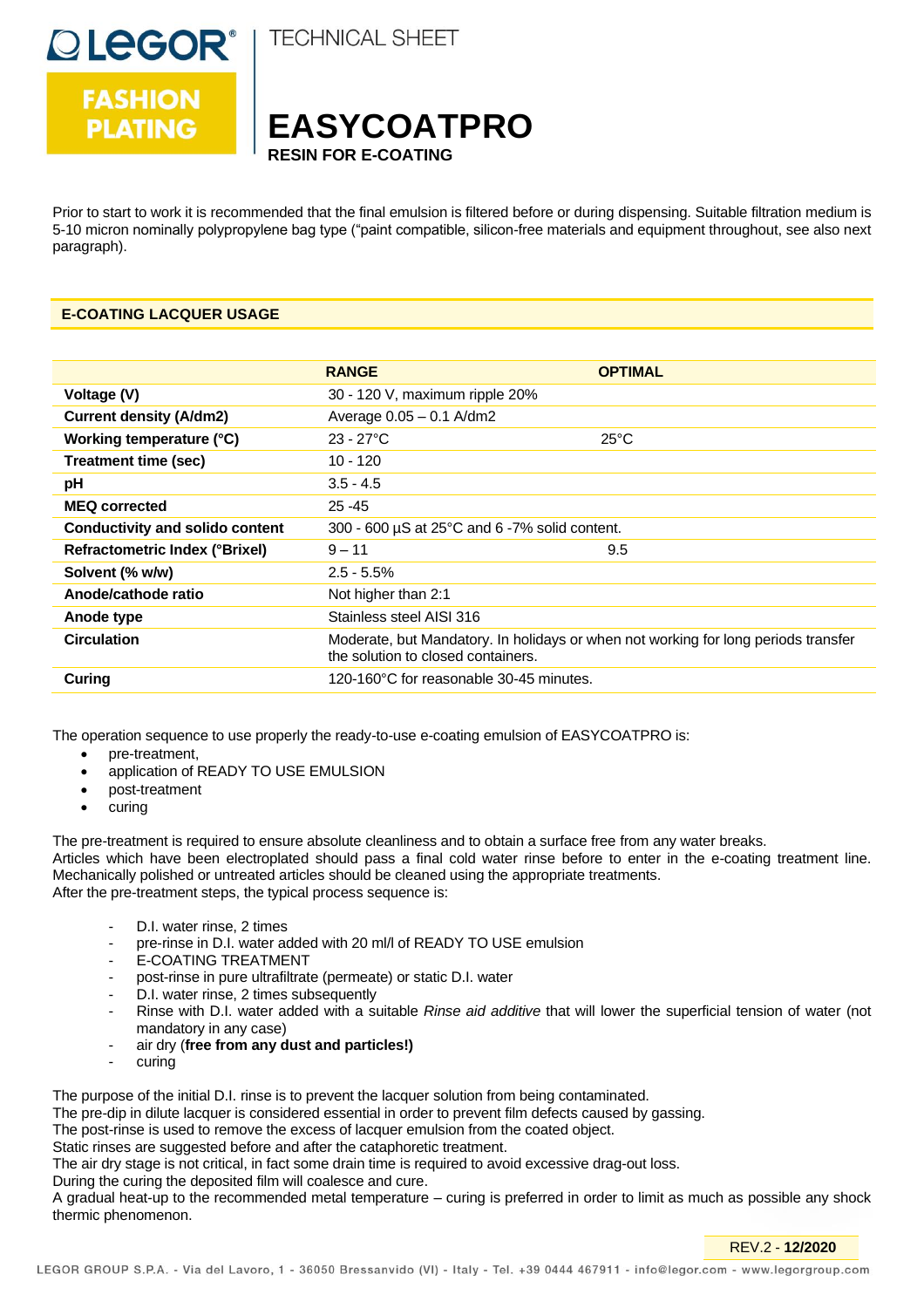



# **EASYCOATPRO RESIN FOR E-COATING**

## **PROCESS EQUIPMENT**

A full range of specially developed equipment is available from Legor.

All tanks in contact with lacquer solution should be of suitable plastic construction or of steel covered with acid and solvent proof lining such as rubber or polypropylene ("paint compatible", silicone-free materials and equipment throughout).

It is advised to use plastic vessels (PP) or glass (Pyrex).for lab stuff. Do not use stainless steel or iron not covered. The equipment should offer the basic requirements as indicated in the following sequence/steps:

- Ultrasonic cleaning with detergent
- Recovery with normal water (2 recoveries are advised)
- Electrolytic degreasing
- Recovery with D.I. water
- **Neutralization**
- Rinse in circulating D.I. water
- Final rinse with D.I. water
- E-coating treatment, stabilized at a temperature of 23-27° C, provided with a 30 to 120 V rectifier
- Post rinse in pure ultrafiltrate (permeate) or D.I. water
- Recovery (2 subsequent recoveries with D.I. water)
- Final rinse in D.I. water by mist spray in D.I water
- Final Rinse Aid (recommended)
- Drying to air (min 5 to max 30 minutes)
- Drying in furnace (120-150° C for 30-45 minutes)

**I**f the plant capacity for the e-coating tank is higher than 150-300 liters, an **Ultrafiltration/demineralization unit** for the ecoating and the first recovery vessel is strongly suggested.

In particular the EASYCOATPRO emulsion ready to use working tank should be fitted with:

- An overflow compartment.
- A circulating pump with a circulation capacity of 8 10 times tank volumes per hour.
- A filtration system through a 5 10 micron size polypropylene cartridges type filter is essential.
- A low energy (quartz) heater. Never use a heater that has a high heating power.
- Stainless steel AISI 316 anodes
- An ultrafiltration unit.

**About the oven for the curing** phase, re-circulatory hot air ovens or tunnel should be used.

An excellent system is a conveyor oven with temperature zoning in which the parts are heated slowly to the curing temperature. NOTE: Box ovens require time to return to curing temperature when cold parts have been put in.

#### **About plating racks:** they must be made covered with normal PVC plastisol.

**About rectifiers:** use DC power rectifiers which are able to work in the range of 50 – 100 V provided of a function that permits to realize in case slow current ramps. For some specific work (like chains) some rectifiers able to reach up to 150 V are required provided with all the related safety devices.

## Last but not least it is strongly **recommended to use adequate ventilation equipment** for the EASYCOATPRO emulsion ready to use tank and for the working area in general.

REV.2 - **12/2020**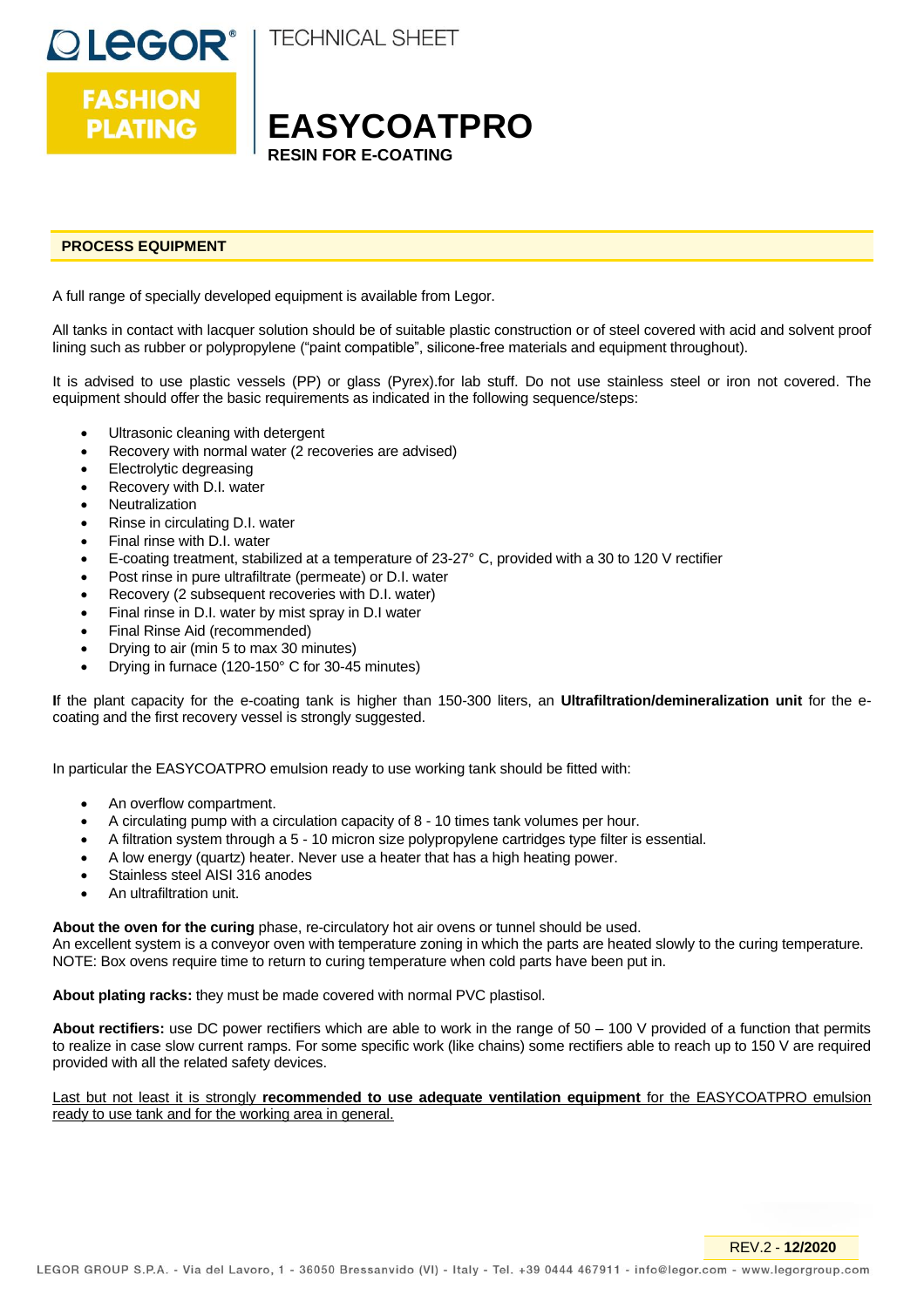

**FASHION PLATING** 

**TECHNICAL SHEET** 

# **EASYCOATPRO RESIN FOR E-COAT**

## **BATH MAINTENANCE**

## **EASYCOATPRO ready-to-use emulsion**

Emulsion level: restored regularly by adding cleaned D.I. water.

Water is lost by evaporation, the level in the overflow section should be looked by watching the solution level in the weir compartment, do not let the pump suck air because of too much low level.

Do not use the post-rinse solution for topping up.

### **SOLID CONTENT**

A freshly prepared ready-to-use EASYCOATPRO emulsion contains 6 - 7% by weight solids.

In order to obtain stable performances, it is required to check the dry weight residue on regular basis. The dry weight should remain to 6 -7%.

It is recommended to run at least a refractometric analysis once a day, according to the use.

The more frequent is the use of the working emulsion, the more frequent the check could be necessary. If the dry residue should be below 6%, it is necessary to replenish the suspension with 15-17 g/l of concentrated resin EASYCOATPRO for every percent of dry weight below the reference value (6 - 7%). The concentrated replenisher consists of the pre-mixed concentrated resin, ceramic EASYCOATPRO.

The best method of addition is to premix the required amount of concentrate resin with the working solution in a separate container.

Preferably additions are done at the end of a production day.

### **SOLVENT CONTENT**

Solvent is lost by evaporation and drag-out. Normally the solvent level is maintained by the addition of the EASYCOATPRO concentrate resin and the restoring of the solid content.

If solvent additions are necessary, following long idle periods for example, they should be made in increments of 0.5% through the weir.

It takes about one to two hours of solution circulation before the effect becomes apparent.

#### **pH**

pH of the bath should lie between 3.5 - 4.5.

It is good practice to check the pH once a day.

It is not advised to use pH paper for pH measurements but a suitable electrode-pHmeter probe.

## **LACTIC ACID CONTENT/ANOLYTE**

It is determined by chemical analysis in lab.

#### **IONIC CONTAMINATION**

Avoid contamination of the EASYCOATPRO ready-to-use and working emulsion by soluble salts. They will decrease the efficiency leading to bad deposits.

Only with ultrafiltration the ionic contamination can be removed (slowly) by discarding the permeate. (Sometimes selective resins also work)

## **ADEQUATE CIRCULATION AND FILTRATION WILL KEEP THE LACQUER IN GOOD CONDITION.**

Filter cartridge and/or bag will be clogged up with use. They should be cleaned or changed periodically. The circulation pump should not suck air, any air getting into the circulation system will cause pitting. It is recommended to carry out a batch filtration, followed by tank cleaning every one or two months.

#### **DURING PROLONGED IDLE PERIODS TANK CIRCULATION CAN BE STOPPED, THE COVER OF THE TANK MUST BE CLOSED.**

REV.2 - **12/2020**

Alternatively the bath solution can be stored in closed containers.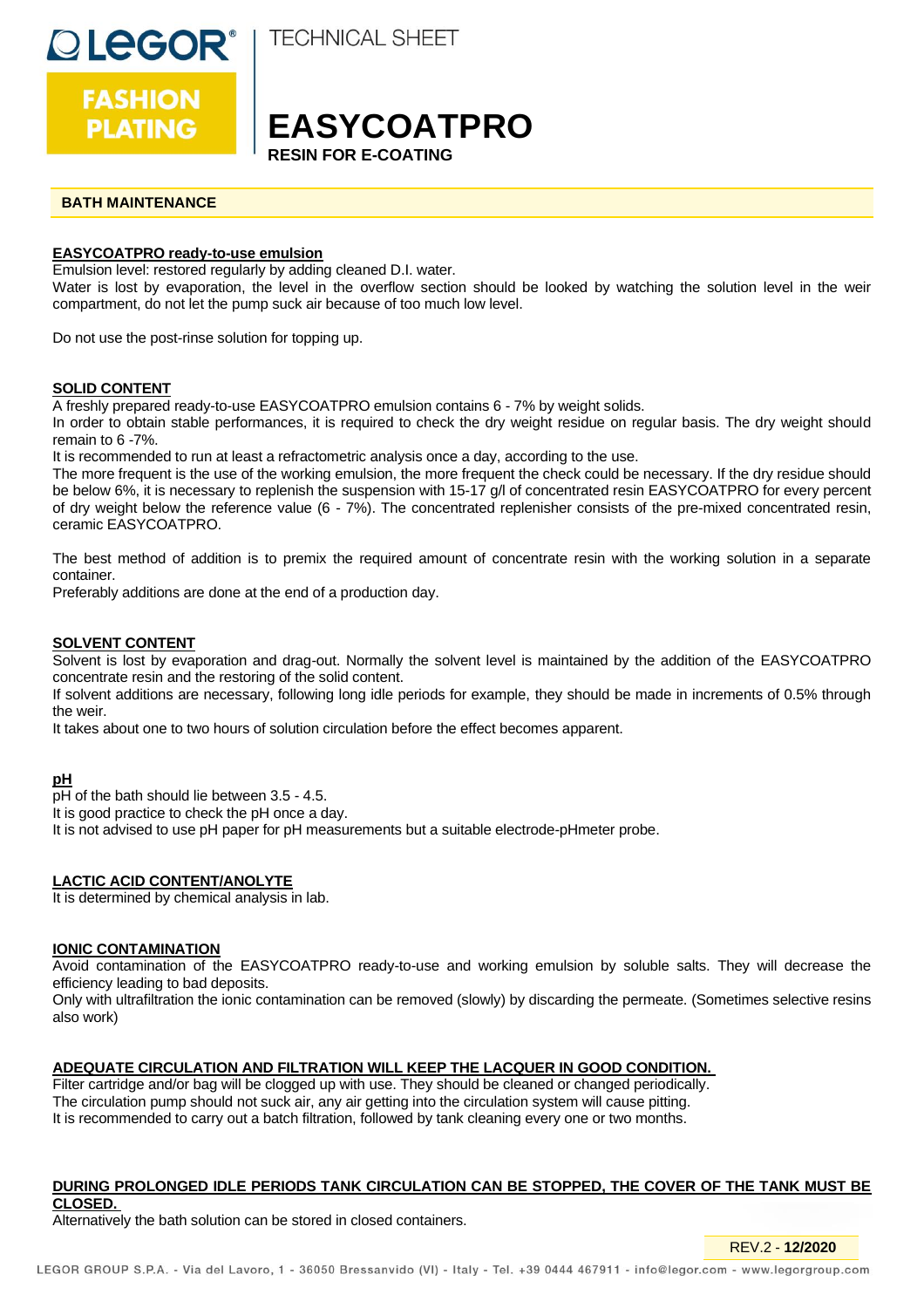**DLEGOR®** 

**FASHION** 

**PLATING** 

**TECHNICAL SHEET** 



## **RINSES (PRE- AND POST-) WITH D.I. WATER**

The D.I. rinses before lacquering serve to minimize drag-in of hard water salts and pre-treatment chemicals into the ready-to-use emulsion and thereby prevent it from being contaminated.

After lacquering it can serve as a clean final rinse also.

The rinse should be dumped when the conductivity exceeds 10 µs/cm.

While doing the Post-rinse this solution gradually becomes contaminated by drag-in from the ready-to-use emulsion. It should be replaced periodically or when the solids content reaches 1.5% by weight

## **ABOUT THE ULTRAFILTRATION**

The use of an ultrafiltration unit has proven to be an integral part of successfully operating with this system Every installation should have a single tube of Ultrafiltration unit especially for volumes bigger than 150 liters. Its scope is that to minimize the effect of metallic contamination and to stabilize the pH of the solution as well as the solvent level.

### **ABOUT THE PROCESS WATER**

Use pure D.I. water with conductivity close as much as possible to 0  $\mu$ S/cm. In any case D.I. water conductivity can not reach up to  $5 \mu S/cm$  is s.

## **ANALYTICAL PROCEDURE**

- 1. SOLID CONTENT DETERMIANTIOJN
	- Weigh a clean watch glass or aluminum foil
	- Add 10 ml of working ready-to-use emulsion
	- Heat it inside oven for 1 hours at 130°C
	- Cool down it and re-weigh.
	- Calculate the % solids content by weighing the difference.

**Now consider that to increase of 1% point of solid content, it is necessary to add 16 g of EASYCOATPRO concentrated resin per every liter of working solution**

Vice versa for the *"one spot"* solid content determination a pocket refractometer can be used: **% solids (by weigh ratio) = 0.7 x Read °Brixel**.

2. SOLVENT LEVEL DETERMINATION

It has to be run in our Technical Assistance Laboratory.

- 3. pH measurement
	- Calibrate pHmeter
	- Rinse buffered electrodes carefully in D.I. water, dry and immerse in the ready-to-use and working emulsion.
	- After measuring, thoroughly rinse again electrodes in the same emulsion and finally rinse it in D.I. water again.

| TABLE OF THE CORRELATED PRODUCTS TO EASYCOATPRO |                                             |  |
|-------------------------------------------------|---------------------------------------------|--|
| 3019001                                         | Lactic Acid 90% solution, 1 liter bottle    |  |
| 3019002                                         | Solvent, 1 liter bottle                     |  |
| 3009010                                         | Stripper for e-coating, 10 kg tank          |  |
| 3009018                                         | "ECO" Stripper for e-coating, 5 liters tank |  |
| 3009011                                         | Rinse aid solution                          |  |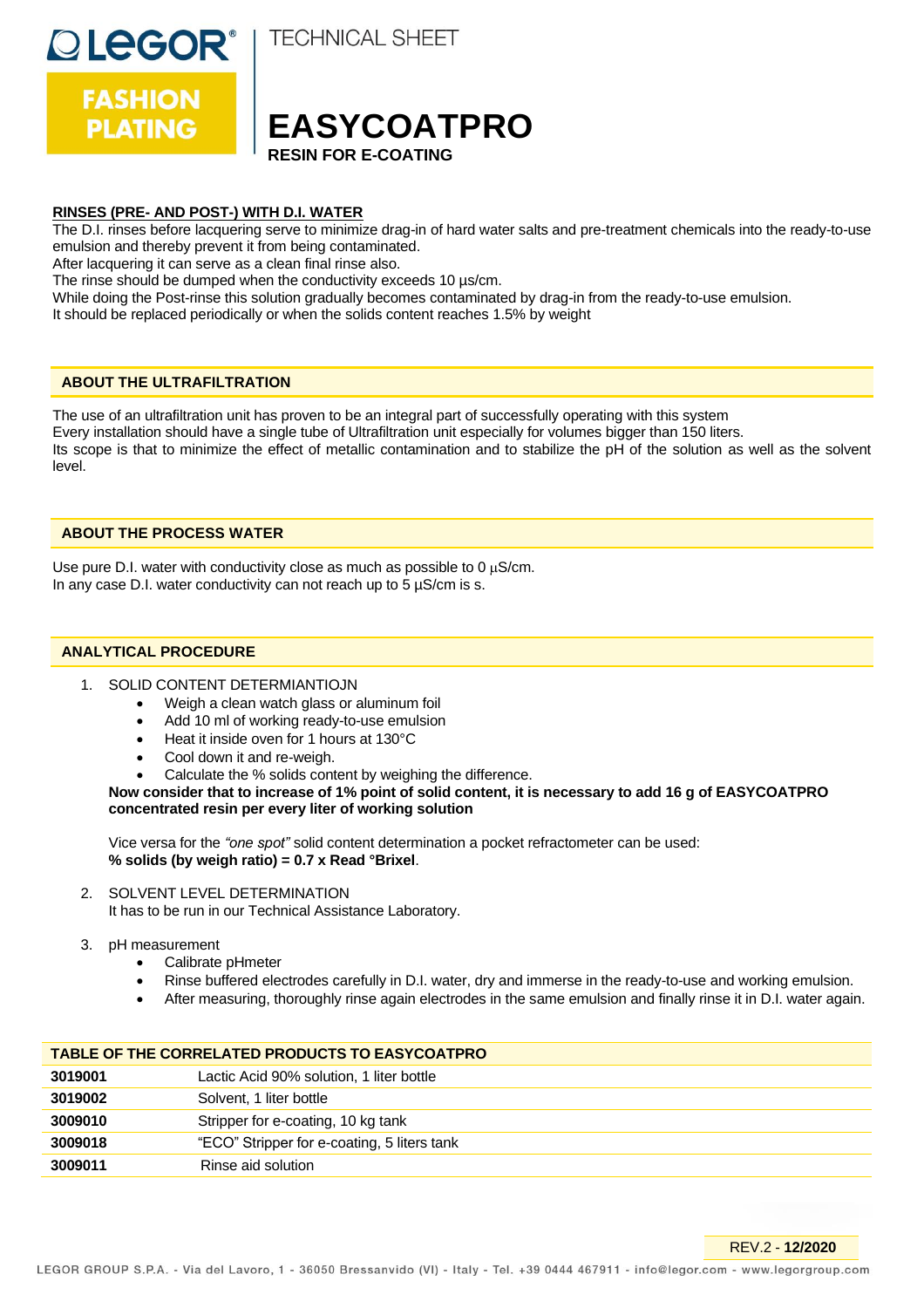

**FASHION PLATING** 

**TECHNICAL SHEET** 

# **EASYCOATPRO RESIN FOR E-COATING**

### **SUPPLEMENTARY INFORMATION**

Below important supplementary information to know in order to drive this process with success.

#### **WORKING ENVIRONMENT**

It is particularly important the quality of the air and the cleanliness of the working environment. Since the e-coating is sticky before the heat treatment, any air-borne particle may adhere on of the pieces causing surface defects. This problem may become particularly evident on large and flat surfaces (e.g.: medals, trays, etc.). If treated pieces are items with small surfaces (e.g.: chains) the risk for defects from airborne particles is less evident. In order to obtain the highest surface quality, it is recommended to place the equipment ina cleanroom.

#### **OPERATING CONDITIONS - GENERAL RECOMMENDATIONS**

An optimal voltage for e-coating application should be around 30 – 50 Volts. Current density is low and decreases rapidly after the first seconds of treatment, due to the insulating properties of the deposit itself. Optimal treatment time is around 15-30 seconds. In order to keep in good efficiency the e-coating liquid suspension, it is extremely important to avoid any contamination of the working suspension from the previous steps. Slight increase of salinity may negatively impair the e-coating performances, leading to clots formation.

### **BATH TURNOVER RATE**

In order to maintain the optimum properties, the feed replenishment rate should be consistent with one bath turnover within three months.

## **CIRCULATION**

Continuous pumped circulation from a skim weir and return via submerged pipe. Circulation turnover rate is 8-10 bath volumes per hour.

### **ABOUT WATER DISPOSAL AND SAFETY INFORMATION**

Being acidic, prior to dispose the working emulsion, increase its pH to 7-8 with alkaline solutions. The solid will precipitate out in settlement tank. Recover the supernatant liquid which will contain around 4% on volume basis of lactic acid. This liquid should be further diluted before discharge in according with the local legislation.

The anolyte contains lactic acid which, after proper neutralization with alkaline solution, can be disposed.

EASYCOATPRO resin should be stored between 0° and 30°C. **Never store in an area where the temperature can go above 35°C.**

Smoking should be prohibited in the vicinity of the concentrate resin EASYCOATPRO as well as close to the working tank emulsion..

While EASYCOATPRO is flammable resin, the ready to use emulsion will not support combustion.

The ready-to-use emulsion is irritating to eyes and skin. In case of contact with eyes rinse immediately with plenty of D.I. water and seek medical advice if symptoms persist. After contact with skin, wash immediately with plenty of soap and water. The solvent level normally lies around 3% in the ready-to-use emulsion.

It is strongly recommended to ensure adequate ventilation of the workroom in order to provide a healthy working atmosphere. The anolyte is acidic; protect eyes and wear protective clothing when handling, or when handling pure lactic acid. Flush exposed areas immediately with cold water.

In any case classification and designation are noted in the Material Safety Data Sheet (according to the European legislation). The safety instructions and the instructions for the environmental protection have to be followed in order to avoid hazards for people and environment. Please consider the explicit details in our Material Safety Data Sheets.

REV.2 - **12/2020**